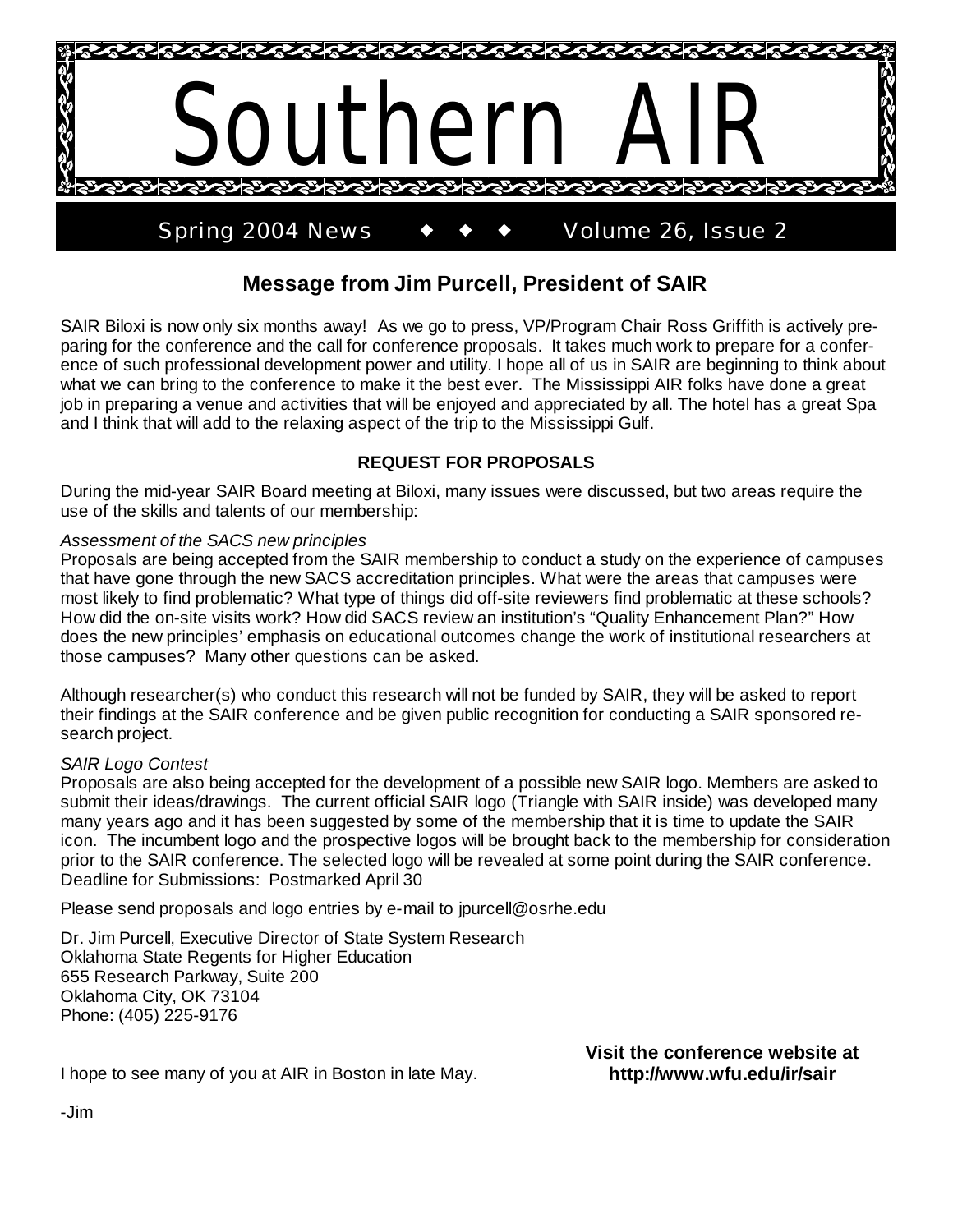

*The Southern Association for Institutional Research*

http://www.sair.org

**President**  Jim Purcell Oklahoma State Regents for Higher Education

a.<br>Ka

**Vice President**  Ross A. Griffith Wake Forest University

**Past President**  Joseph Hoey Georgia Institute of Technology

**Treasurer** Michelle Hall Southeastern Louisiana University

**Secretary** Teresa Hall University of Alabama at Birmingham

#### **Members at Large**

Marcus Babaoye Worcester State College

Denise Gardner Georgia Institute of Technology

Lorne Kuffel The College of William and Mary

Chris Mee Coastal Carolina University

 Editor, Southern AIR Jim Eck, Rollins College

Co-Editors, Southern AIR Darla Keel, University of Memphis Ruth Salter, Valdosta State University

Please submit materials for the next issue of Southern AIR by August 31, 2004.

シュシュシュシュシュシュシュシュシ

Page 2

#### 

**2004 Annual Forum May 30-June 2 Boston, Massachusetts**

# **THE INFORMATION REVOLUTION: BRIDGING THE PAST TO THE FUTURE**

**E**<br>
.<br>
.<br>
.

**R** 

)<br>R

Ŕ

)<br>N

SAIR members will have the opportunity to attend a variety of sessions and pick topics of most interest from 26 Pre-Forum Workshops, 54 poster sessions, 97 scholarly paper presentations, 130 research papers, 41 demonstration sessions, and more than 80 Special Interest Groups.

The Plenary Speakers are Victor M.H. Borden, Associate Vice Chancellor, Indiana University-Purdue University Indianapolis and AIR President; Richard J. Light, Professor of Education and Public Policy, Harvard University; and Donald A. Dillman, Regents' Professor, Washington State University.

Register for the 2004 AIR Forum today!

#### **SAIR Welcomes Newcomers with Special Events By: Chris Mee, Coastal Carolina University**

The SAIR Planning Committee invites all Newcomers to what promises to be an exciting time at this year's SAIR Conference in beautiful Biloxi, Mississippi. We are planning two events just for Newcomers. One is the Newcomers' workshop where you will find out what Institutional Researchers actually do and learn about the "fun" projects that may come your way. The second event is the Newcomers' reception. In a relaxed atmosphere, you will have the opportunity to meet other Newcomers and those of us who have been around quite awhile. We hope to see you at the workshop and the reception.

# See you in Biloxi!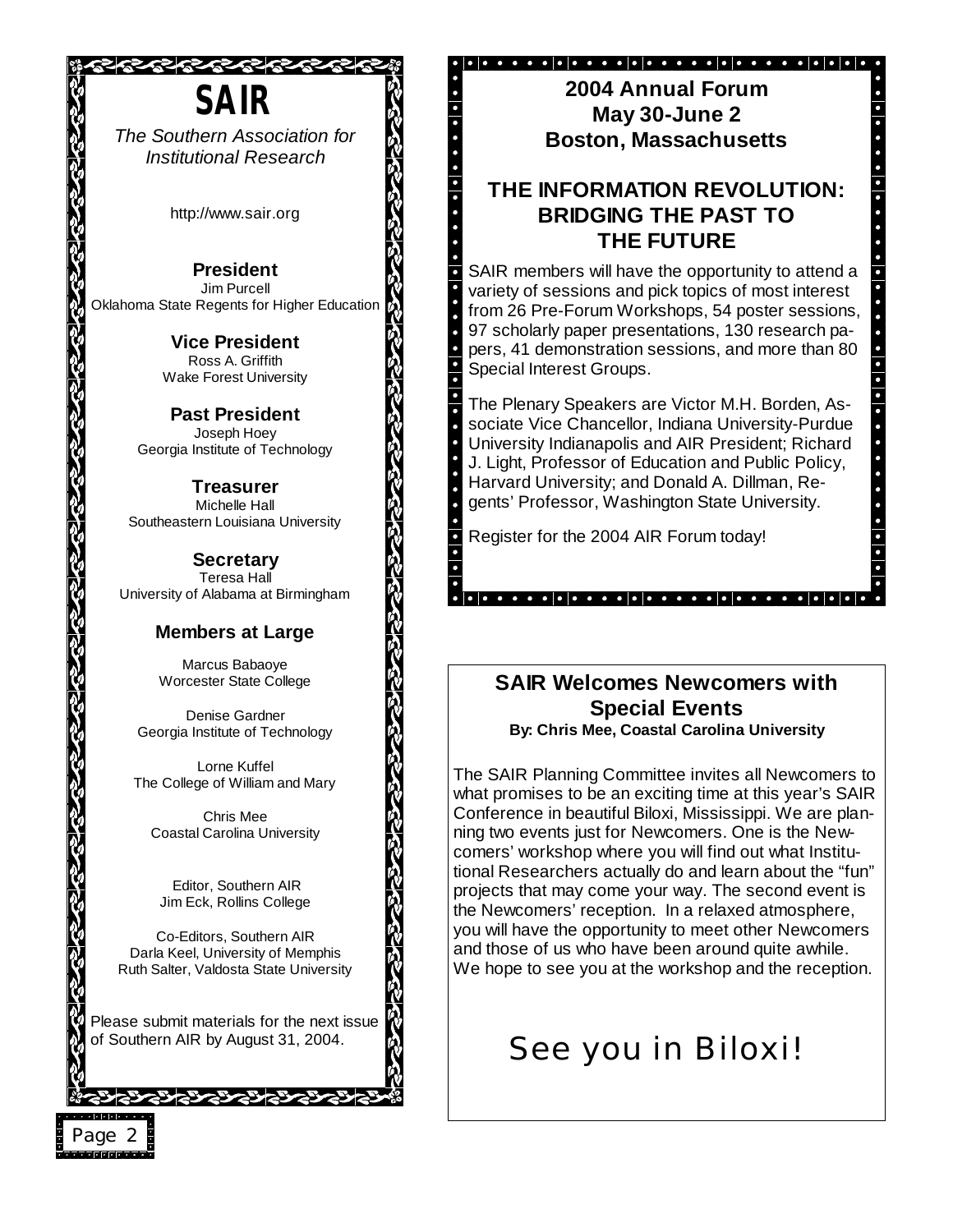#### **Lessons from SAIR History By: Larry Jones, University of Georgia**

DO DO DO DO DO DO DO DO DO DO DO

This is the fourth in the series of "lessons" taken from the written and spoken word of SAIR members and invited guest commentators on the theory and practice of institutional research during SAIR's first 30 years. The purpose of the SAIR HISTORY LESSONS is to provide both context and content on the issues and the thought from which the knowledge, skills, tools and techniques of institutional researchers has been formulated and passed down.

Lesson four features excerpts of a plenary panel presentation at the 1980 SAIR Conference in Louisville, KY moderated by Charles Bryson, with panelists Margaret Sullivan, Mary Alyce Orahood and Robert I. Lewis.

#### **"MEASURING QUALITY: CONFLICT AND CHALLENGE"\***

#### Charles Bryson, Moderator

" The topic of this panel presentation has something to do with measuring quality. Although we're not certain we know all the implications of the topic, we'll share some of our ideas and hope that you in turn will share your ideas about quality and its measurement with us. Ideally we should all approach this topic with an open mind: if need be we'll use a "can-opener" technique to open up some minds, ideas and discussion."

#### Margaret Sullivan

"Often the term *quality* can be used as a powerful weapon. Administrators are extremely sensitive, for example, if the *quality* of a professor's instruction is questioned, and an academic program can be threatened if the *quality* of the program is unsure. The term has many meanings and a heavy connotative impact which advertising exploits. We market products using the term *quality*; we name motels after *quality*; we also use the term with one another in higher education, just to prove our points."

"The success of measuring quality is based upon the knowledge and perception of the institutional researcher who selects the data. Quality may in fact be a process in which professionals with different assumptions strive to advance higher education. The institutional research is a contributor to quality when he/she collects data accurately describing the progress of the search for quality higher education."

#### Mary Alyce Orahood

"One of [Marvin Peterson's concerns was for quality] which he said is more important than ever before in these times of reallocation and retrenchment. How do we decide which program to eliminate? How do we measure the quality of that program?--By the number of graduates it produces?--By whether or not those graduates got jobs in their fields?--Or by the number of credit hours the program produces? Is the history department better because it produces more credit hours than another department? These are the questions that we will be asked to investigate as institutional researchers."

"Institutional researchers will find themselves more and more in the middle. For many years we have been analyzing data and drawing conclusions from those analyses. But analyzing data is very different from assessing the quality of what we have been analyzing. In the past we have left that area to higher administrators, who are now asking us for help. Many times they say, "I want to make this point; give me the data to support it."

*(Continued on page 15)*

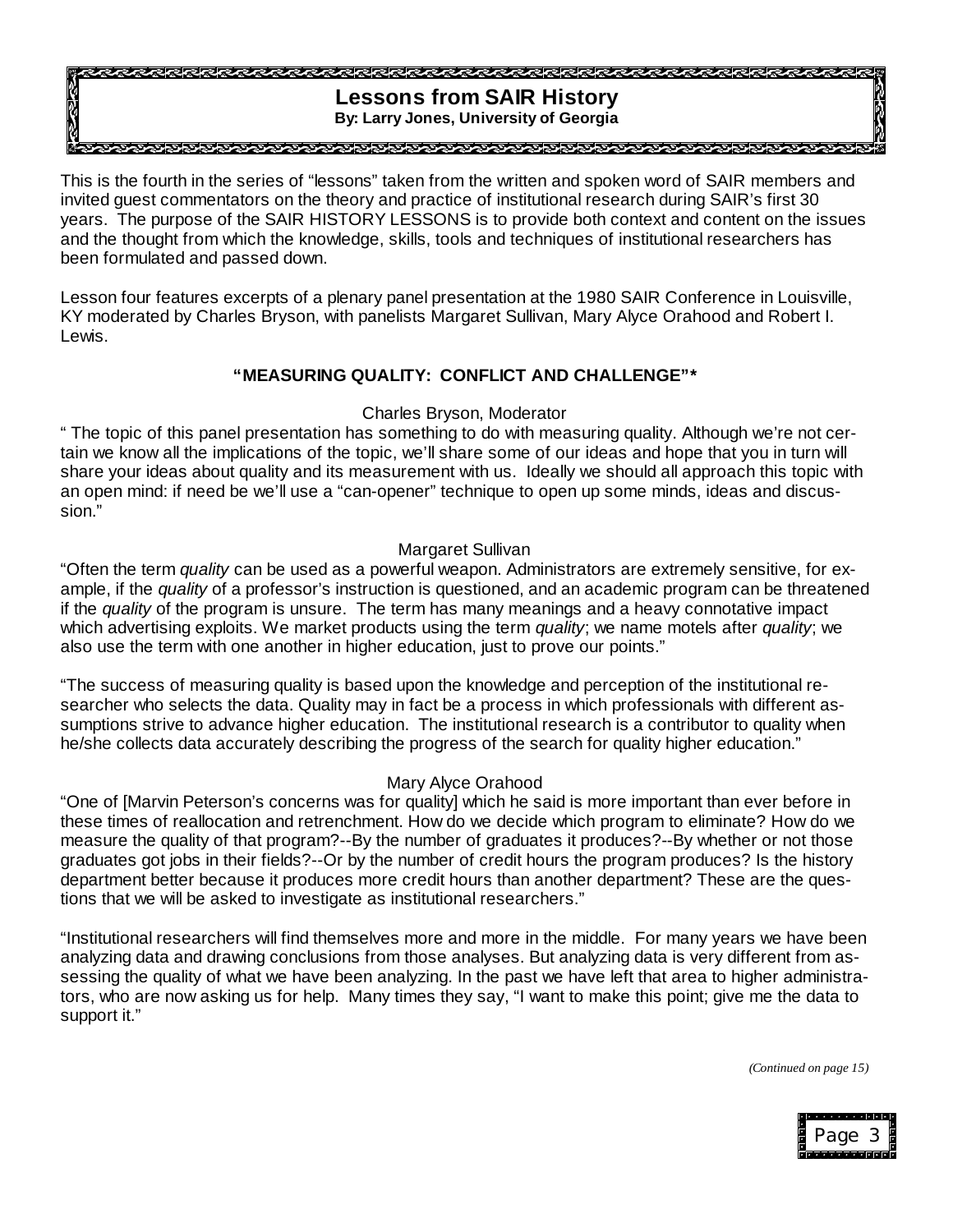

# **SAIR in Biloxi, Mississippi October 16-19, 2004**

# **General Information**

The Steering Committee, indicated at the conference web site http://www.wfu.edu/ir/sair/, met in January at the Bayview Resort to begin planning for the 2004 conference in Biloxi, Mississippi, October 16-19, 2004. We were most impressed with the quality of the conference facilities and the hotel itself. Additionally, we toured the outstanding facilities of the Mississippi Gulf Coast Community College where our traditional Saturday and Sunday technology workshops will take place. The Steering Committee is excited about the upcoming conference while we look forward to seeing you in Biloxi this October.

General information is highlighted as follows:

 **Call for Participation** is available at http://www.wfu.edu/ir/sair/. The deadline for submitting proposals is May 1, 2004. This is your opportunity to conduct a workshop, present a paper, serve on a panel, lead a roundtable discussion or conduct a software demonstration. Our goal is to have a balance of quality proposals for the six program tracks: Accreditation, Assessment, Community Colleges, Institutional Research, Planning and Technology.

 **Travel Grants** have been increased from six to 10 for this year's conference while instructions for applying and the criteria for selection are detailed in the "Call for Participation."Each travel grant is worth \$300 plus the conference fee.

 **Registration form and preliminary program** will be on the conference web site by July 1, 2004. Attendees interested in pre-paying registration may do so by contacting Michelle Hall (mhall@selu.edu), SAIR Treasurer. A free Delta roundtrip ticket will be raffled for all registrants by August 15, 2004. (SAIR board members, travel grant winners and conference committee members will be ineligible for the raffle.)

 **Hotel reservations** for the Bayview Resort and Spa of the Grand Casino Biloxi can be made by calling 1-800 354-2450. The rate for a single or double is \$115, valid 10/13/2004 through 10/23/2004. Please indicate group code #SAI1004 or "Southern Association for Institutional Research." The web site for the hotel is http://www.caesars.com/GrandCasino/biloxi



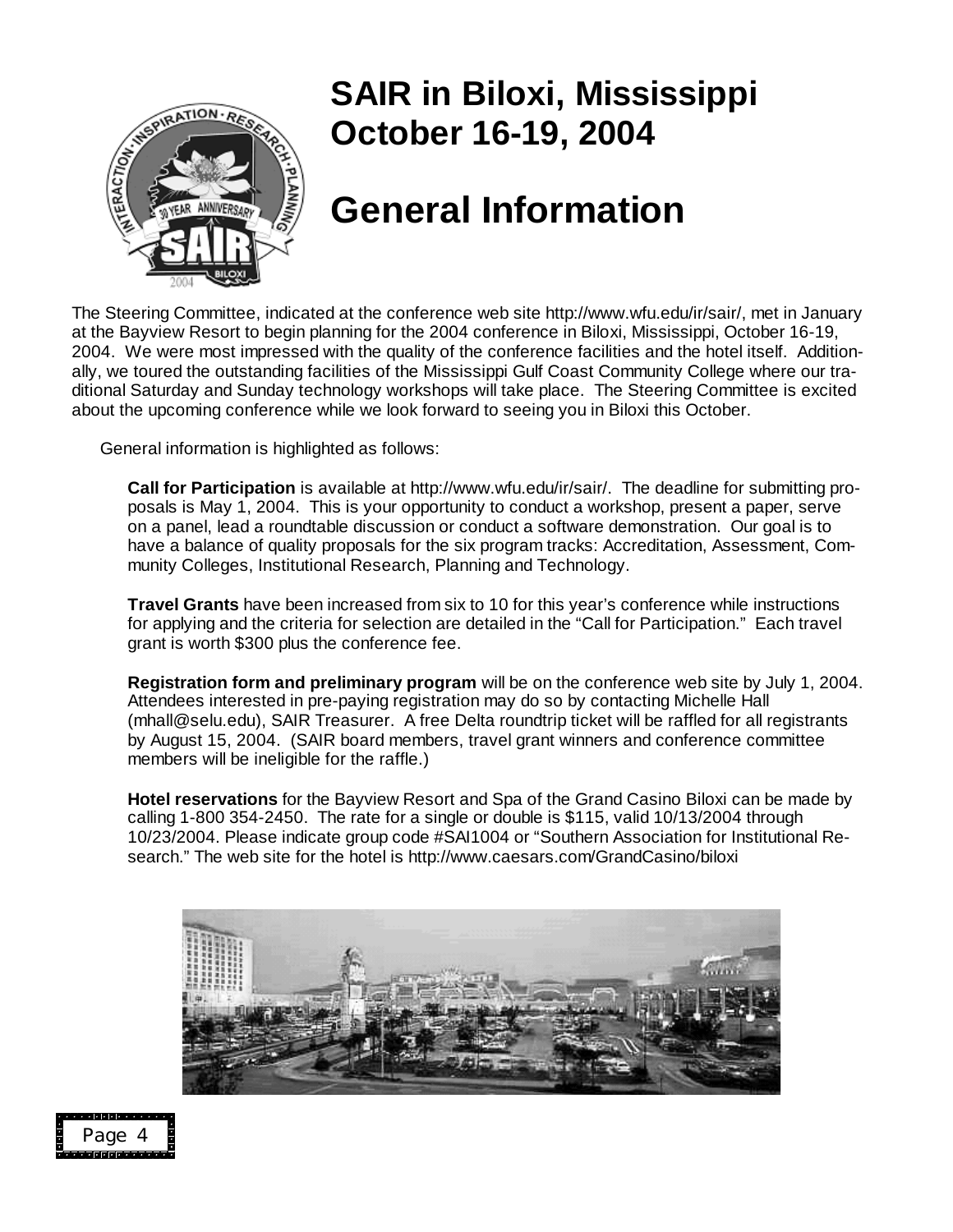#### **Dynamic keynote speakers** have been engaged for the plenary sessions.

Dr. Beverly W. Hogan, President of Tougaloo College in Tougaloo, Mississippi, will speak on "Strategic Planning Supported by Institutional Research" after successfully completing her second year as President of Tougaloo College.





Dr. Bill J. Leonard, Dean and Professor of the Wake Forest University Divinity School in Winston-Salem, North Carolina, will speak on "Accreditation and Assessment" in context of successfully starting a new school.

**The Special Event** is scheduled for Monday, October 18 at the conference hotel.

Tentatively planned is a one hour sunset cruise on the Gulf of Mexico followed by a dinner dance as we celebrate in style our 30th birthday.





**Conference tours** have already been planned and are available at http://www.wfu.edu/ir/sair/**.** Scheduled for Saturday October 16 are Shrimp Boat and Biloxi City tours and for Sunday, October 17 New Orleans City and Swamp tours.

Ross A. Griffith Program Chair, 2004 SAIR Conference Wake Forest University (336)758-5020 griffith@wfu.edu

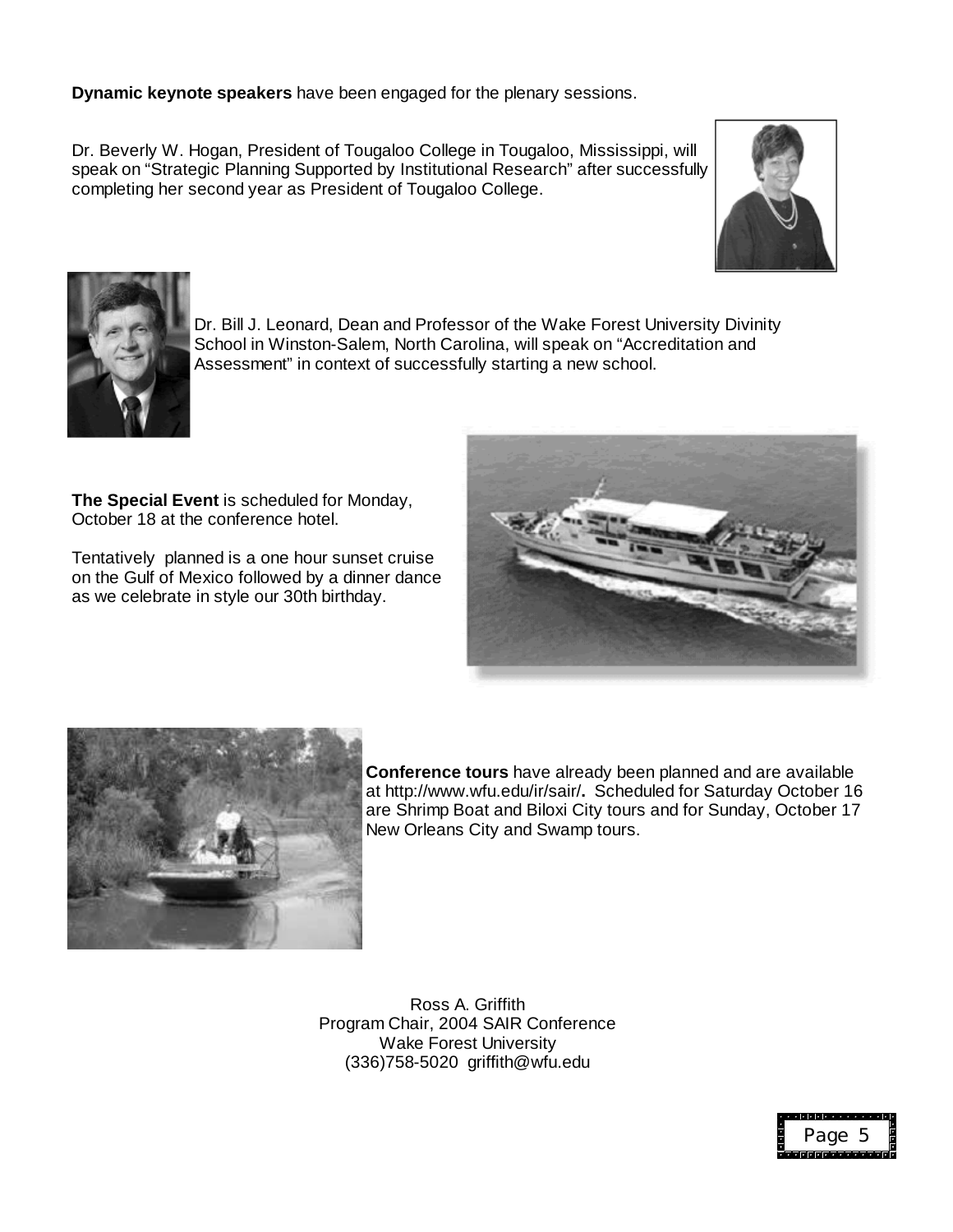

# *Call for Participation Annual Conference*

# **Southern Association for Institutional Research (SAIR) October 16-19, 2004**

The Bayview Resort and Spa of the Grand Casino Biloxi, Mississippi

*Proposal Due Date: May 1, 2004*

 ${\rm W}$ e have an outstanding opportunity to participate in an exciting learning experience by exchanging ideas, brainstorming with our colleagues, and furthering the endeavors of Institutional Research, Assessment and Planning. All of this will take place at what promises to be another great Southern Association for Institutional Research conference, held in Biloxi, Mississippi on the Gulf of Mexico, October 16 - 19, 2004.

The conference theme, **"Interaction, Inspiration, Planning and Research"** is consistent with the fact that SAIR will be celebrating a **30 year birthday** while, of course, a huge birthday party is planned for the conference as well. We will continue the five tracks from the past two years while adding "Planning" as a sixth track.

The *Accreditation Track* sets the framework for preparing for SACS self study and discusses why Institutional Research and Assessment are absolutely essential to the new criteria, concentrating on what we can do as researchers to better facilitate the accreditation process.

The *Assessment Track* will discuss appropriate and effective assessment tools, the utilization of national surveys, value added research, and the benefits of graduate assessment.

The *Community College Track* will emphasize the diverse nature of problems faced by community colleges, and developing a plan of attack that is appropriate for the unique needs of two-year Institutions.

The *Institutional Research Track* emphasizes our welcoming newcomers into the Institutional Research and Assessment field and integrating their programs into the academic matrix within which all higher education professionals must work.

The *Planning Track* will include a focus on how assessment and institutional research support successful planning efforts. Strategic Planning is vital to the financial health of our institutions as well as accomplishing our missions.

The *Technology Track* looks at where Institutional Research and Assessment are heading in the face of rapid technological change and will address issues such as web programming, software applications, security, and efficient information dispersal.

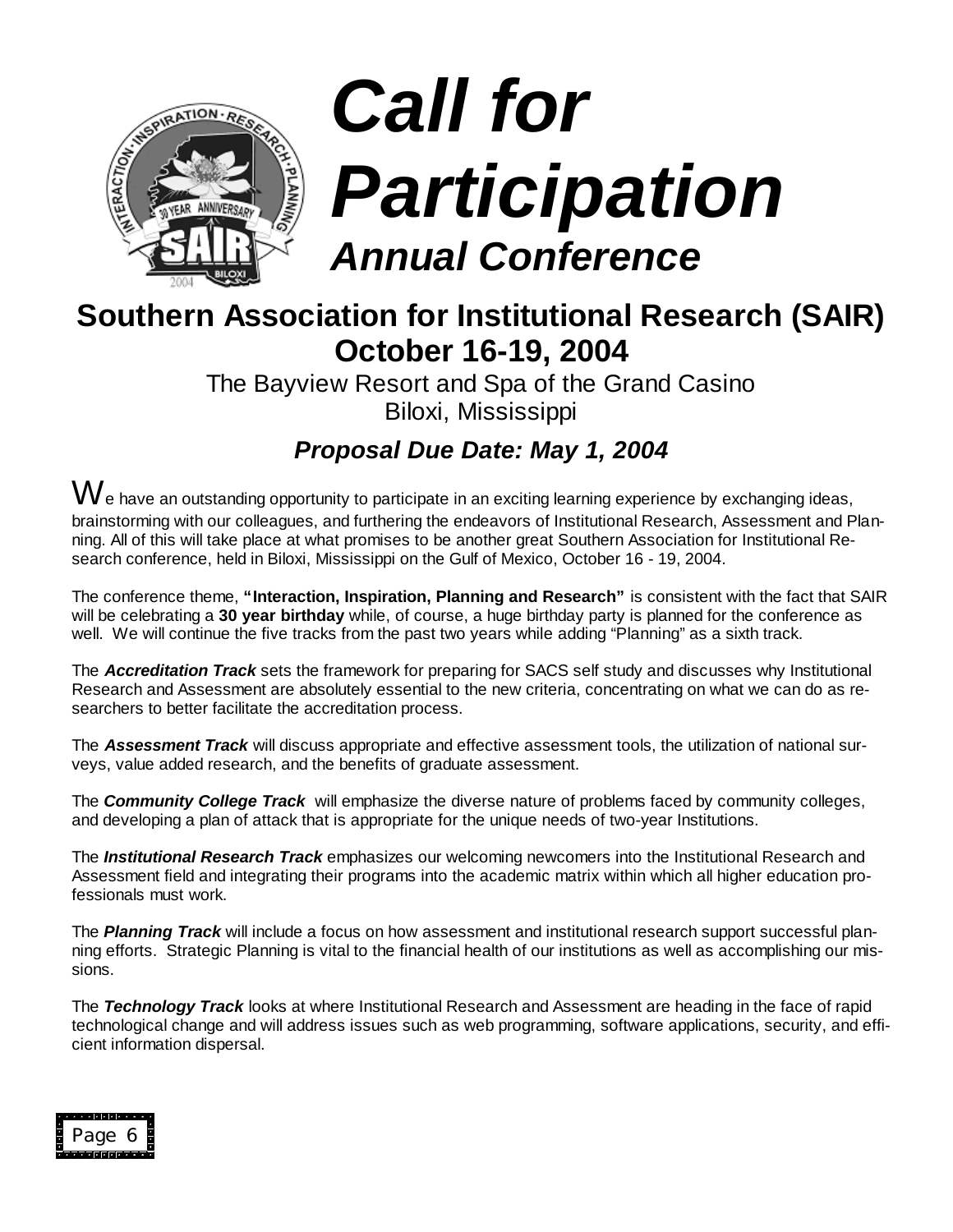The conference program will offer workshops, paper, panel, roundtable, software demonstration and special interest group sessions as well as ample opportunity for interaction. Plan to attend the conference and bring your dynamic ideas for **"Interaction, Inspiration, Planning and Research."** 

Ross A. Griffith Program Chair, 2004 SAIR Conference Wake Forest University (336)758-5020 griffith@wfu.edu

P roposals addressing all areas relevant to the practice of institutional research, accreditation, assessment, community colleges, planning and technology are solicited. Topics reflecting the conference theme are encouraged, but all relevant subjects are welcomed. The following types of sessions will be offered.

## **Papers (45 minutes)**

Papers should describe a research study or an effective process or technique (quantitative or qualitative), present a theoretical approach to a problem or issue, or review the literature on a topic of interest to institutional researchers. Proposals will be submitted electronically to Rob Springer (springer@elon.edu), Elon University with cc: to Ross Griffith (griffith@wfu.edu).

## **Panels (60 minutes)**

Panel presentations involve three or four persons who present different perspectives on a common theme or topic. The proposal should describe the common theme/topic and the major points to be made or debated by the panelists. It would also describe how the differing perspectives of each panelist would contribute to the development of the topic. Proposals will be submitted electronically to Rob Springer (springer@elon.edu), Elon University with cc: to Ross Griffith (griffith@wfu.edu).

## **Roundtables (60 minutes)**

Roundtable sessions involve a brief, informal presentation made by the convener to a small group of no more than 12 people, followed by facilitated discussion. A proposal should include a description of the topic to be addressed and the convener's expertise and experience related to the topic. Roundtable sessions will be conducted during lunch on Monday, October 18. Proposals will be submitted electronically to Mary Harrington (ccmary@olemiss.edu), University of Mississippi with cc: to Ross Griffith (griffith@wfu. edu)

## **Software Demonstrations (45 minutes)**

Presentations should demonstrate one or more software packages or programming solutions that are applicable to the work of institutional researchers. The proposal should describe the relative strengths, weaknesses, and special features of the product or solution. Hardware required for the software/solution also should be discussed. If Internet access is needed, it must be requested during the proposal process (see box on Proposal Cover Page). Proposals will be submitted electronically to Rob Springer (springer@elon. edu), Elon University with cc: to Ross Griffith (griffith@wfu.edu)

## **Workshops (3 or 6 hours)**

Workshops provide the opportunity for in-depth discussion and instruction on a single topic. Demonstrations, exercises, group activities, and other methods of experiential learning are appropriate and desirable. Proposals should outline the specific objectives of the workshop, the intended audience (novice or experienced researchers, prerequisite knowledge/skills, etc.), the approaches to be used, and the qualifications of the instructor(s). Proposals also must include an estimate of the expenses to be reimbursed and the minimum and maximum number of participants that can be accommodated. Workshops will be conducted on Saturday and Sunday, October 16 - 17. Proposals will be submitted electronically to Denise Gardner (denise.gardner@irp.gatech.edu), Georgia Institute of Technology with cc: to Ross Griffith (griffith@wfu.edu).

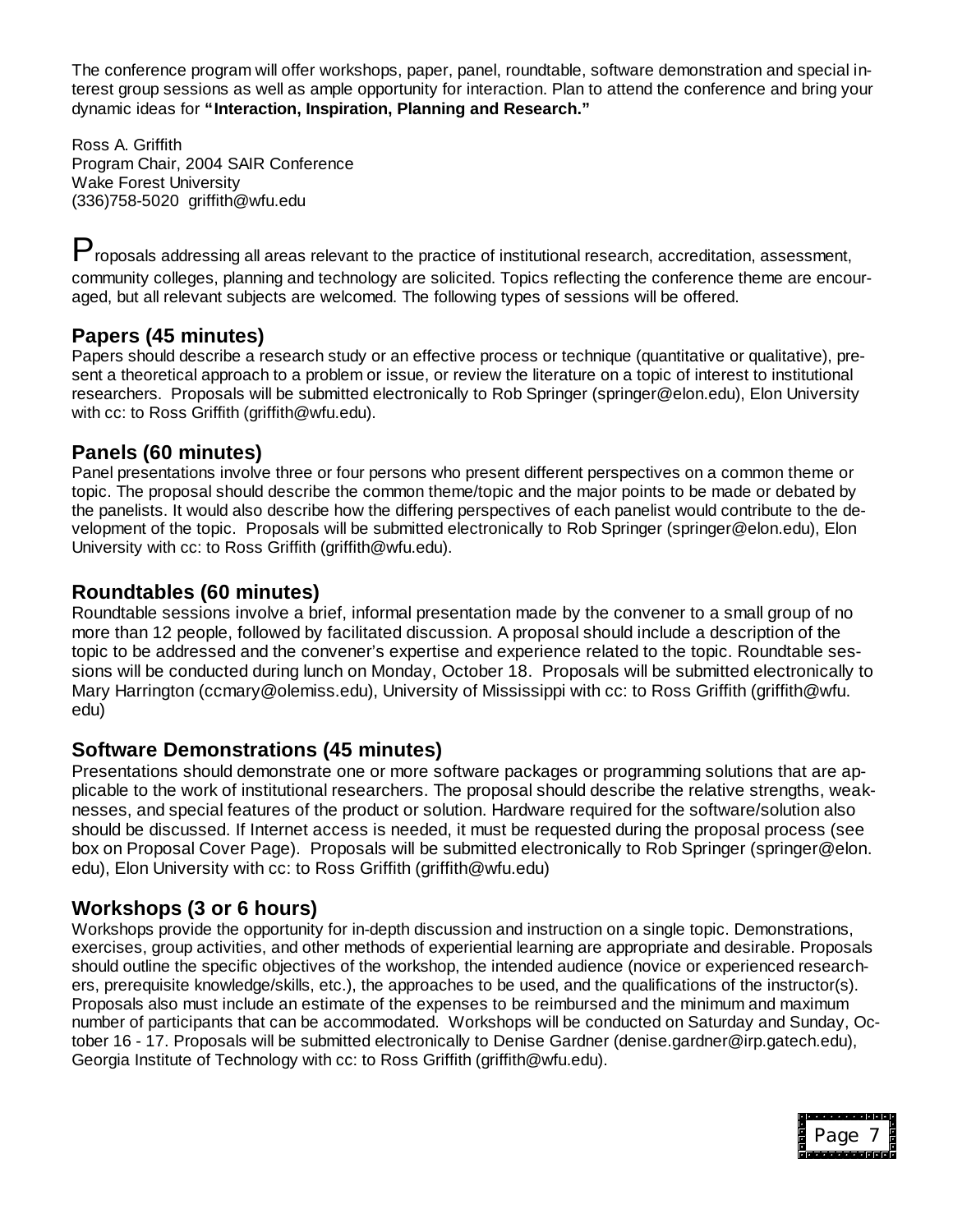#### **Proposal Submission Instructions -** *Paper, Panel, Roundtable, Software Demonstration or Workshop*

1. The Proposal Cover Page at the end of this document, an abstract, and a narrative representing the body of the proposal must be submitted electronically by May 1, 2004.

2. An abstract of no more than 100 words is required. Although some editing may be necessary, most abstracts of accepted presentations will appear verbatim in the conference program.

3. A narrative representing the body of the proposal is limited to three "pages" and should cover the following: a) significance or timeliness of the topic; b) historical, theoretical, and/or conceptual framework; c) method of inquiry; d) analytical method; and e) intended audience.

4. No reference to authors or their institutions should appear in the body of the proposal.

5. Primary contacts will be notified in early June about the status of their proposals.

#### **Equipment**

An overhead projector and screen will be in each session room and need not be reserved in advance. All requests for other equipment should be submitted and justified during the proposal process (see box on Proposal Cover page). Reasonable requests will be accommodated as resources permit. For additional information, contact the Program Chair.

#### **Special Interest Group (SIG) Meetings (45 minutes)**

State, regional, sector and topical SIGs are opportunities for discussion of issues and topics of importance to particular groups of participants. To reserve meeting space for a SIG, send electronically the proposal form to Donald Cunningham (hip@utk.edu), University of Tennessee with cc: to Ross Griffith (griffith@wfu.edu).

#### **Facilitators**

The session facilitators' primary tasks are to introduce the sessions and to assure that they proceed smoothly. This role can be carried out effectively by either veteran or first-time attendees, and is an excellent way to become involved in SAIR. If you would like to serve as a facilitator, complete the name and address section on the proposal form, check the statement indicating your intent to serve, and send electronically to Jan Reid-Bunch (jrbunch@iccms.edu), Itawamba Community College with cc: to Ross Griffith (griffith@wfu.edu).

#### **Important Information for all Participants**

All participants are expected to be paid registrants at the conference, and those submitting proposals acknowledge their intent to register by submitting a proposal. Honoraria are not paid to presenters, although reasonable expenses will be reimbursed for workshop materials.

#### **SAIR Travel Grants**

SAIR is now awarding **ten travel grants** to the annual conference in order to promote professional development among institutional research professionals. Awards are available to both active members and newcomers (individuals who will become new members of SAIR at this annual conference). Applications from individuals who have not received a travel grant from SAIR within the past two years will receive priority.

Grants are awarded in the amount of \$300, plus waiver of the conference registration fees (not to include the membership fee). To apply for a travel grant, send electronically to Christine Mee (christin@coastal.edu), Coastal Carolina University, by August 15, 2004 the following information:

1. Your name and institution/organization of employment

2. A brief resume/curriculum vita

3. A statement of how the grant will contribute to your professional development, particularly with regard to future activity in SAIR

4. A statement describing your financial need and information about any financial support available from your institution and/or possible sources

If you are interested in becoming a **member of SAIR**, contact:

Michelle Hall, SAIR Treasurer Southeastern Louisiana University SLU 11851 Hammond, Louisiana 70402

Ph: (985) 549-2077 FAX: (985) 549-3640

E-mail: mhall@selu.edu

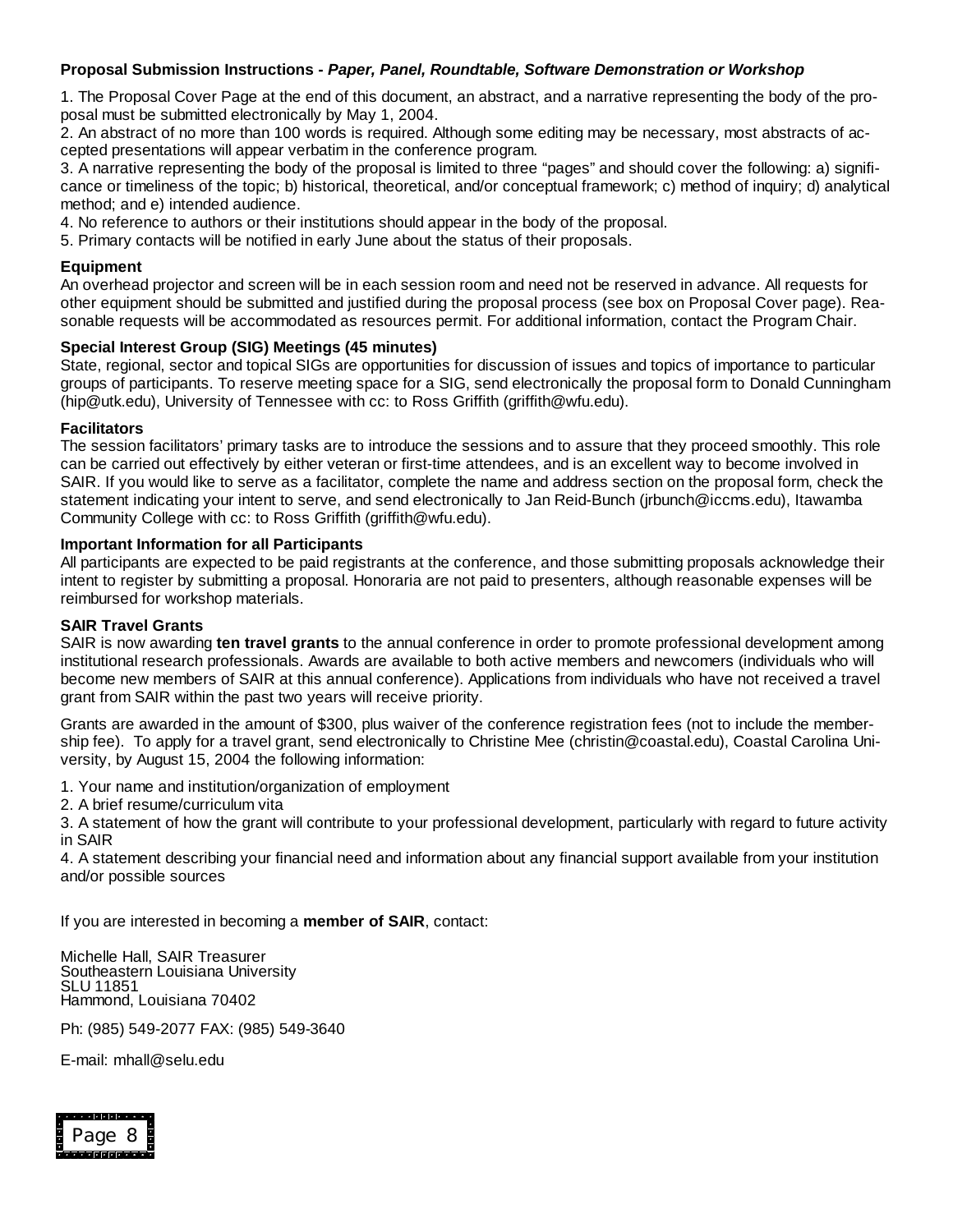# **Proposal Cover Page**

*(Please read the "Proposal Submission Instructions" before completing this page.)* **Deadline May 1, 2004**

|  | <b>Deadline May 1, 2004</b> |  |
|--|-----------------------------|--|
|--|-----------------------------|--|

| <b>Session Title:</b>                                                                       |                                                               |                                                                                                                    |  |  |
|---------------------------------------------------------------------------------------------|---------------------------------------------------------------|--------------------------------------------------------------------------------------------------------------------|--|--|
|                                                                                             |                                                               |                                                                                                                    |  |  |
|                                                                                             |                                                               |                                                                                                                    |  |  |
| <b>Session Track:</b>                                                                       | Accreditation                                                 | Assessment                                                                                                         |  |  |
|                                                                                             | Community College                                             | Institutional Research                                                                                             |  |  |
|                                                                                             | Planning                                                      | Technology                                                                                                         |  |  |
|                                                                                             | <b>Panel</b> Software Demonstration Paper Roundtable Workshop | <b>Sessions Format:</b> Check the appropriate box and provide other information where applicable.                  |  |  |
| Number of workshop participants: ___Maximum ___Minimum                                      |                                                               |                                                                                                                    |  |  |
| <b>Special Equipment Request</b>                                                            |                                                               |                                                                                                                    |  |  |
|                                                                                             |                                                               | All sessions, except Roundtable Discussions, will be provided with an overhead projector and screen. If the use of |  |  |
| other equipment is an <i>integral</i> part of your presentation, indicate your needs below. |                                                               |                                                                                                                    |  |  |
| $\Box$ Computer Projector $\Box$ Internet Access $\Box$ Other:                              |                                                               |                                                                                                                    |  |  |

If you checked any of the above boxes, specify exactly what is needed and attach a commentary justifying your request. Requests submitted during this proposal process will receive priority.

#### C**ontact Information:**

*(Required for ALL proposals) If you are a facilitator, complete only this section.*

| <b>Primary Presenter</b> | Facilitator | <b>SIG Contact</b> |
|--------------------------|-------------|--------------------|
| Name:                    |             |                    |
| Position:                |             |                    |
| Institution:             |             |                    |
| Office Address:          |             |                    |
| City/State/Zip:          |             |                    |
| Telephone:               |             |                    |
| E-mail:                  |             |                    |

#### **Additional Presenter (1):**

| Name:                         |  |
|-------------------------------|--|
| Position:                     |  |
|                               |  |
| Institution:                  |  |
|                               |  |
|                               |  |
| City/State/Zip:<br>Telephone: |  |
| E-mail:                       |  |





**Form continues on back**

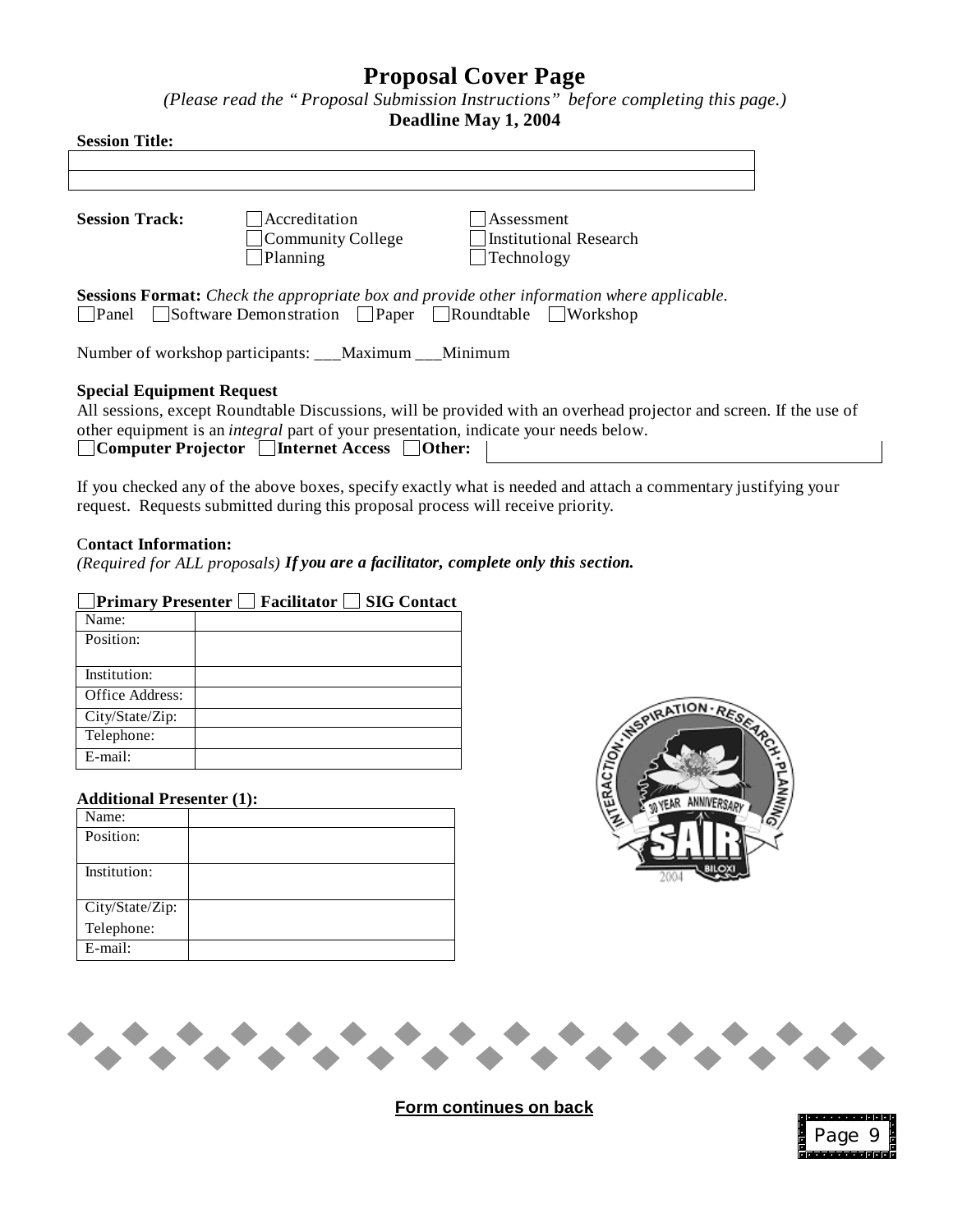#### **Additional Presenter (2):**

| Name:           |  |
|-----------------|--|
| Position:       |  |
|                 |  |
| Institution:    |  |
|                 |  |
| City/State/Zip: |  |
| Telephone:      |  |
| E-mail:         |  |

#### **Additional Presenter (3):**

| Name:           |  |
|-----------------|--|
| Position:       |  |
|                 |  |
| Institution:    |  |
|                 |  |
| City/State/Zip: |  |
| Telephone:      |  |
| E-mail:         |  |



#### **Presenter Requirement**

*By submitting this form, you are indicating that you will attend the SAIR 2004 conference as a paid attendee if your proposal is accepted, barring any emergency situations.*

#### **Proposals for Paper, Panel, or Software Demonstration**

E-Mail as attachments: (a) Proposal Cover Page (b) Abstract and (c) Narrative to: Rob Springer (springer@elon.edu) with cc: to Ross Griffith (griffith@wfu.edu)

#### **Proposals for Roundtable**

E-Mail as attachments: (a) Proposal Cover Page (b) Abstract and (c) Narrative to: Mary Harrington (comary@olemiss.edu) with cc: to Ross Griffith (griffith@wfu.edu)

#### **Proposals for Workshop**

E-Mail as attachments: (a) Proposal Cover Page (b) Abstract and (c) Narrative to: Denise Gardner (denise.gardner@irp.gatech.edu) with cc: to Ross Griffith (griffith@wfu.edu)

#### **SIG Contacts**

E-mail Proposal Cover Page to: Donald Cunningham (hip@utk.edu) with cc: to Ross Griffith (griffith@wfu.edu)

#### **Facilitator**

E-mail Proposal Cover Page to: to Jan Reid-Bunch (jrbunch@iccms.edu) with cc: to Ross Griffith (griffith@wfu.edu)



# Proposal Cover Page

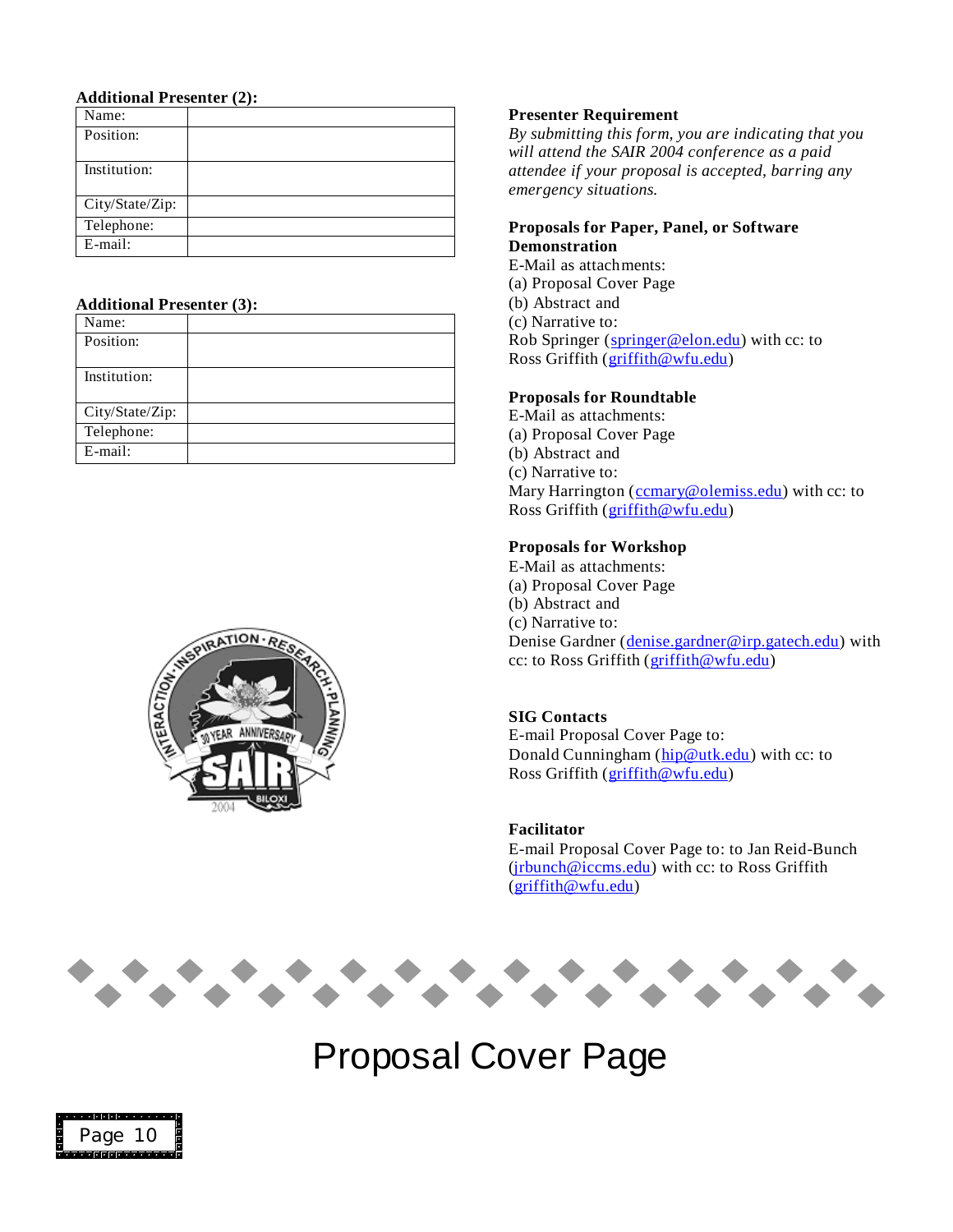# **2003 SAIR Business Meeting and Awards Breakfast San Antonio, Texas October 14, 2003**

# **Unofficial Minutes**

SAN SAN SAN SAN SAN SAN SAN SAN SAN SAN

**General Business**

ನಿಸಿದ ಸಂಸ್ಥೆಯನ್ನು

At 7:55 a.m., the meeting was called to order. President Joseph Hoey welcomed attendees and introduced the members of the SAIR Board.

#### **Secretary's Report**

The business minutes from the 2002 SAIR Conference in Baton Rouge were approved, with Rene Toups **(**University of New Orleans) moving and Alice Simpkins (Paine College) seconding approval.

#### **Treasurer's Report**

Treasurer Ross Griffith reported that the combined bank and investment balance, as of June 30, 2003, was \$75,488.69. Total assets, as of September 30, 2003, were \$119,974.53. This amount included conference registration fees deposited by that date.

#### **Past-President's Report**

Past President Sam Lowther thanked the 2002-03 Nominating Committee members Bill Fendley (University of Alabama), John Kalb (Southern Methodist University), Kathleen Morley (Baylor University), Libby Morris (University of Georgia), and Nerissa Rivera (Duke University) for their service, and noted that 275 ballots were returned, for a 51 percent return rate.

Past President Lowther announced that the newly elected board members are:

|        | <b>VP/President-Elect</b> | <b>Ross Griffith</b> | <b>Wake Forest University</b>     |
|--------|---------------------------|----------------------|-----------------------------------|
|        | Treasurer                 | Michelle Hall        | Southeastern Louisiana University |
| $\sim$ | Member-at-Large           | Denise Gardner       | Georgia Institute of Technology   |
|        | Member-at-Large           | Lorne Kuffel         | College of William and Mary       |

The newly elected Nominating Committee members are:

| $\blacksquare$ | Sarah Carrigan        | University of North Carolina - Greensboro |
|----------------|-----------------------|-------------------------------------------|
| $\blacksquare$ | Roy "Ike" Ikenberry   | <b>Belmont University</b>                 |
| $\blacksquare$ | Andrew Luna           | State University of West Georgia          |
|                | Debra Stuart          | Okla. State Regents for Higher Education  |
|                | <b>Catherine Watt</b> | <b>Clemson University</b>                 |
|                |                       |                                           |

Mr. Lowther announced that the 2005 SAIR Conference will be held at the Francis Marion in Charleston, South Carolina.

*(Continued on page 14)*



ತಿಸುಮಾರ್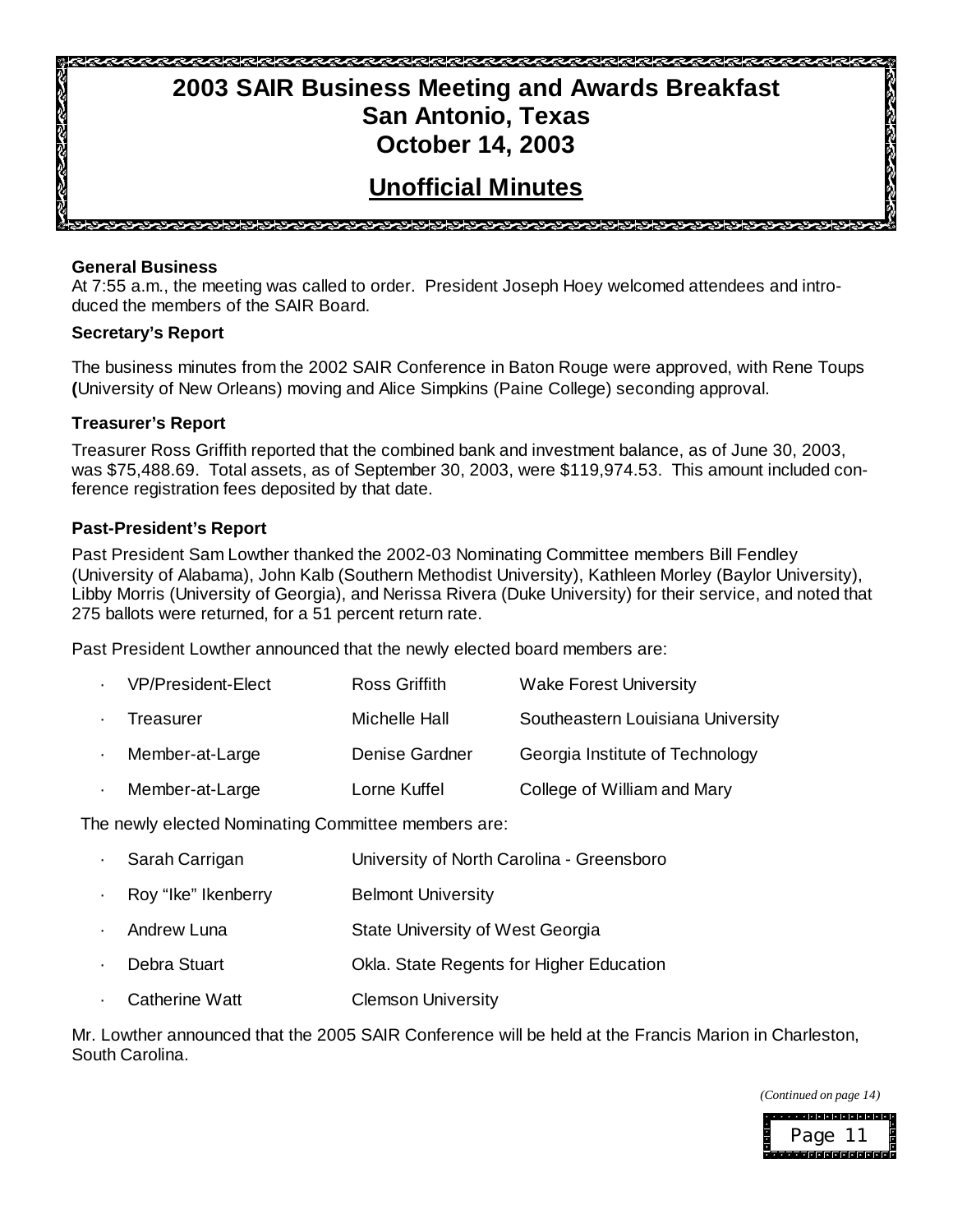# **Nominations Sought for SAIR Service Awards**

by Marcus Babaoye, Worcester State College 



SAIR has established three awards to recognize the contributions of members to the Southern Association or to the field of institutional research. SAIR members are invited to nominate deserving colleagues for one of the following awards and recognitions.

#### **The James R. Montgomery Outstanding Service Award**

This award is given to an individual who has made a significant contribution to SAIR over an extended period of time. Each nominee must have been a SAIR member for over five years and cannot be a member of, or a candidate for, the Board of Directors during the year nominated. In addition, two of the following criteria must be met:

1) has been a member of the Board of Directors or a chair of either a conference or a presidentially appointed committee; 2) has been an officer of, or a recognized leader in the establishment of, a state or special interest group which has been associated with SAIR; and 3) has made a professional contribution to SAIR by being actively involved in a combination of the following: a) has presented contributed papers at a SAIR conference; b) has organized, offered or acted as a primary participant in workshops at the SAIR annual conference or at workshops sponsored by an affiliated SAIR organization or group; c) has contributed in some other specific significant way that has advanced the professionalism of SAIR.

#### **SAIR Special Recognition Unsung Hero/Heroine Award**

This award recognizes the ongoing contributions of a member to SAIR and to the field of institutional research and planning in the broadest sense. This award honors individuals whose effort and initiative might not otherwise receive public recognition. The types of effort to be considered include management assignments, innovative projects or ideas, development of new initiatives, or other ongoing service to SAIR, other than as an elected officer. [For purposes of this award, officer is defined as President, Secretary or Treasurer.]

All members of SAIR are eligible to receive the award with the following exceptions:

1) A person who has previously won the award; and 2) Officers of SAIR shall not be eligible until five years have passed since completion of their most recent term of office.

#### **Distinguished Membership Award**

Distinguished Membership may be awarded to members or former members who have made distinguished contributions to institutional research. This award is a meaningful recognition of significant effort in the field of institutional research. Distinguished Membership status is retained for the lifetime of the individual. (Persons retiring from active service in institutional research may be recognized through the award of emeritus membership rather than with the Distinguished Membership Award.)

A member or former member nominated for Distinguished Membership should meet the following qualifications: 1) Has been an active and contributing member of SAIR; 2) Has contributed substantially to the field of institutional research over an extended period of time, either in the practice of institutional research or in a supporting role (e.g. faculty, college president); and 3) Has influenced higher education policies and practice through work or research.

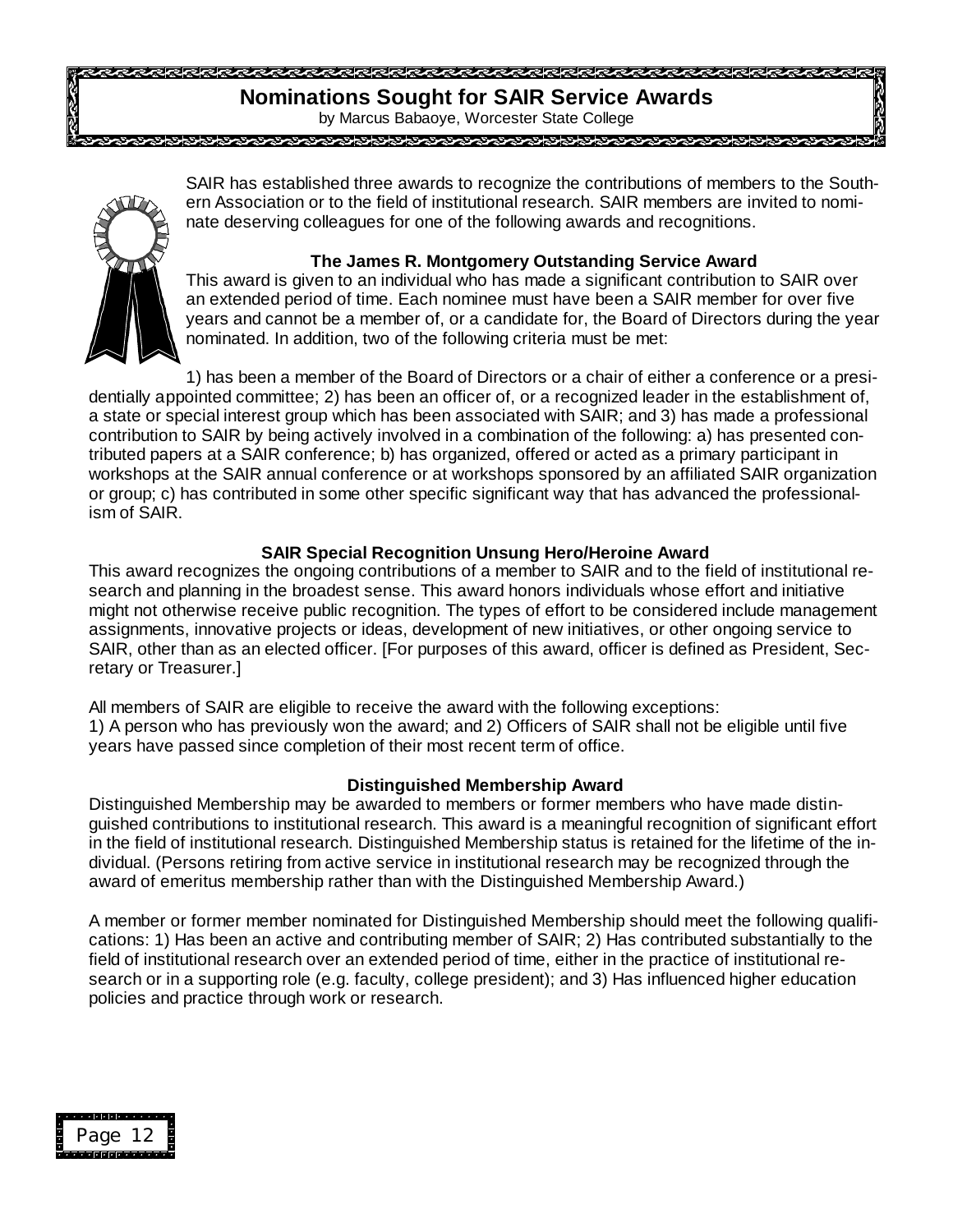# **SAIR Awards Nomination Submittal Process**

Send an e-mail attachment in Microsoft Word format by **August 15** to mbabaoye@worcester.edu

SAIR Award Name:

Nominator information**:** name, company or institutional affiliation, position, address, phone, fax, and email.

Nominee information**:** name, company or institutional affiliation, position, address, phone, fax, and email.

Has this nomination been discussed with the nominee?

Provide a brief summary of the nominee's accomplishments in reference to the award for which they are nominated.

Has this achievement been the basis of any other previously awarded SAIR Award? If yes, how does this nomination differ from previous body of work honored?

Provide a narrative summary of 1,000 words or less. Include the following in your narrative: evaluate the nominee's accomplishments and a specific identification of the work to be recognized; explain why the nominee is being recommended for this award with regard to the stated purposes of the award; if the nominee has received another SAIR Award within the last five years, specifically describe why this nomination is appropriate; if the nominee has received a previous SAIR Award, describe why this award nomination does not cover the basis for a previous award; analyze patents if cited; and if the nominee is not the sole author of works, specify the contribution of the nominee.

# **2004 Calendar of Events**

#### **April 29 - 30**

The Alabama Association for Institutional Research (ALAIR) holds their annual conference at the University of Alabama at Birmingham.

#### **April 30**

Arkansas Institutional Research holds their Spring Meeting at Pulaski Technical College.

#### **May 6**

Virginia Association for Management, Analysis, and Planning (VAMAP) holds Spring 2003 Drive-In Conference at John Tyler Community College. The theme is "Access and Affordability in Higher Education."

#### **May 30 - June 2**

Annual AIR Forum in Boston Massachusetts. The theme is "The Information Revolution: Bridging The Past To The Future."

#### **June 23 - 25**

2004 FAIR Conference at the Holiday Inn Oceanfront, Melbourne Beach, FL. The theme is "Sharing Knowledge About Student Engagement."

#### **August 11-13**

The Tennessee Association for Institutional Research (TENNAIR) annual conference in Brentwood, Tennessee. http://oir.memphis.edu/tennairmain

#### **October 16-19**

SAIR Conference in Biloxi, Mississippi. The theme is "Interaction, Inspiration, Research and Planning."

#### **SAIR in Charleston, SC, October 22-25, 2005 By: Chris Mee Coastal Carolina University, and Lisa Pace, The Citadel**

South Carolina is pleased to host the Southern Association for Institutional Research Conference in historic Charleston. The conference will be held October 22-25, 2005 at the Francis Marion Hotel. Meticulously restored in 1996 with a \$12 million National Trust for Historic Preservation award winning restoration, the Francis Marion Hotel now combines 1920's style and grace with 21st Century comfort and convenience in the heart of historic Charleston on Marion Square. Rising 12 stories, many of the hotel's guestrooms and suites offer spectacular views of Charleston's historic harbor, church steeples and legendary King Street. The Francis Marion Hotel, with its central downtown location, is an easy walk to the historic homes, magnificent gardens, antique shops and boutiques, and world-class restaurants.

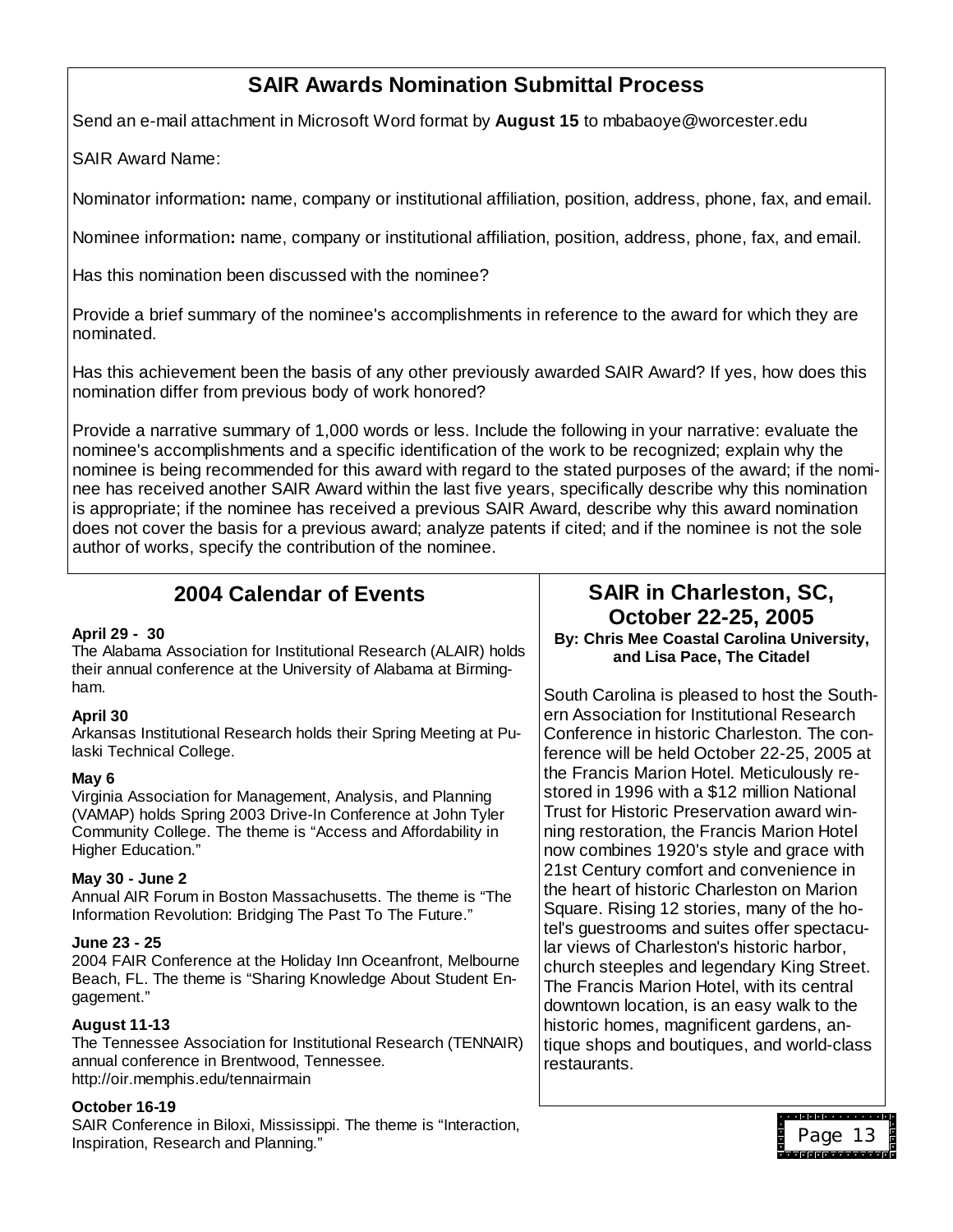*(Continued from page 11)*

#### **By-Laws Revision**

Past President Lowther presented a proposed change in the SAIR Bylaws to allow methods of conducting elections other than a traditionally mailed, printed ballot:

Article IV. Section 6. Election of officers. All officers and Members-at-Large shall be elected by a mail ballot distributed to the membership in a manner to be determined by the Board of Directors prior to the annual meeting. The ballot shall be returned to the chair of the Nominating Committee for tabulation and presentation to the Board of Directors. In the event of a tie vote for a specific elective office, a majority vote of the full Board of Directors shall resolve the tie. The new officers will be announced at the annual business meeting.

The motion was made by Sam Lowther (Auburn University) and seconded by Glenn James (Tennessee Technological University) to approve the motion. Discussion on the amendment was then opened. It was noted that using e-mail eliminates anonymity, but that other organizations, including AIR, used it successfully. Upon motion by Gerry Dizinno (St. Mary's University) and seconded by Debbie Dailey (Georgetown University), it was suggested that the phrase "that would ensure anonymity in voting" be inserted after the word "Directors" in the first sentence. The amendment was passed.

Gerry Dizinno (St. Mary's University) called for a vote on the revision to Article IV, Section 6 as amended. The following revision passed unanimously:

Article IV. Section 6. Election of officers. All officers and Members-at-Large shall be elected by a mail ballot distributed to the membership in a manner to be determined by the Board of Directors that would ensure anonymity in voting prior to the annual meeting. The ballot shall be returned to the chair of the Nominating Committee for tabulation and presentation to the Board of Directors. In the event of a tie vote for a specific elective office, a majority vote of the full Board of Directors shall resolve the tie. The new officers will be announced at the annual business meeting.

Past President Lowther then presented an amendment to the Articles of Incorporation of the Association that would change the point at which new officers assumed their position:

Article II. Section 6. Terms of officers. The Vice President shall be elected for a two year term and will become President for the second year. The terms of office for the Secretary and the Treasurer shall be for two years and shall not start in the same year. Each newly elected officer shall assume office at the close of the annual business meeting conference following the announcement of his or her election and remain in office until a successor takes office or is appointed.

Upon motion by Gerry Dizinno (St. Mary's College) and seconded by Hanne Delbridge (The University of Alabama), the amendment was unanimously passed.

#### **President-Elect Report**

President-Elect Jim Purcell announced that conference attendance was 353, with 265 workshop seats utilized, and 171 at the special event. He thanked the local arrangements committee and members of the various planning committees for their hard work. President-Elect Jim Purcell then recognized the vendors, especially those who helped to underwrite conference events. Members were encouraged to turn in their conference evaluation forms.

*(Continued on page 15)*

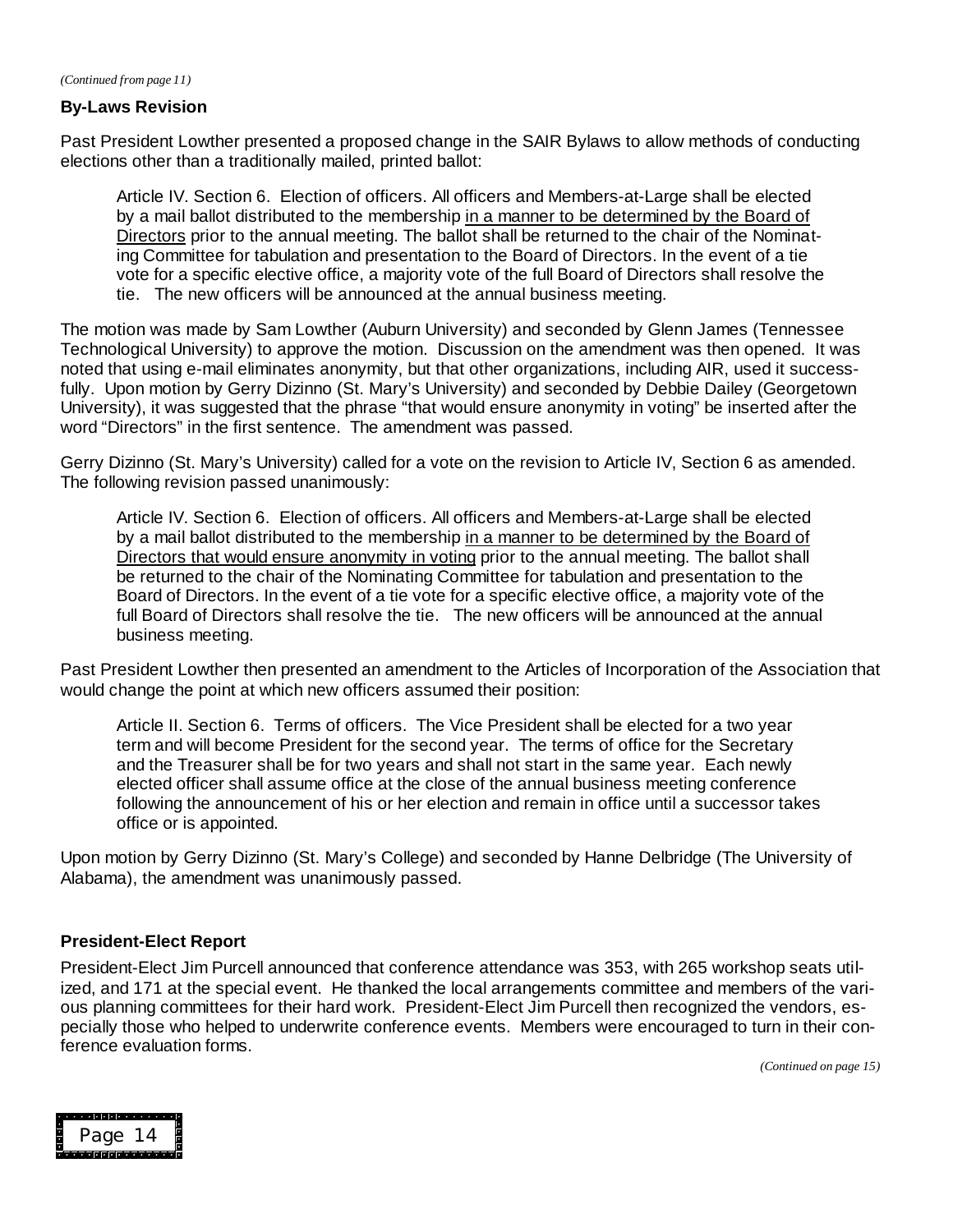#### **Awards**

President Joseph Hoey presented the James Montgomery Outstanding Service Award to David Fleming of Clemson University. David was not able to attend the conference, but Larry Jones accepted the award on his behalf and shared David's words of appreciation.

President Hoey then recognized the outgoing SAIR officers and Board members. Past President Sam Lowther (Auburn University), Treasurer Ross Griffith (Wake Forest University), Member at Large Julie Fulgham (Mississippi State University), and Member at Large Jim Eck were presented with plaques as tokens of appreciation from the Association.

Member at Large Chris Mee presented the Best Paper Award from 2002 Conference: "Faculty Salary Equity Cases: Combining Equity with the Law," by Andrew Luna (State University of West Georgia). The paper was presented at the 2003 AIR Forum as one of the Best Papers from regional affiliated organizations.

Ms. Mee then presented several additional awards:

| <b>Best Factbook</b>                     | Georgia Institute of Technology<br>University of Alabama (runner-up)             |
|------------------------------------------|----------------------------------------------------------------------------------|
| <b>Best Planning Document</b>            | University of Alabama                                                            |
| <b>Best Mini Factbook</b>                | Southeastern Louisiana University<br>Georgia Institute of Technology (runner-up) |
| <b>Best Electronic Factbook</b><br>(tie) | Kennesaw State University<br>University of Tennessee                             |

*(Continued from page 3)*

 $\overline{\phantom{a}}$ 

Robert I. Lewis

"What does *quality* mean? When talking about values, you make subjective judgments of worth. Yet in a way, these kinds of judgments are diametrically opposed to what institutional research is supposed to be all about: objectivity, analyzing and interpreting the data, giving valid results. Then all of a sudden you talk in terms of taking that data, turning it around, and making a subjective (rather than objective) judgment of worth."

"Normally, the role of the institutional researcher revolves around data aggregation, collection, manipulation, and interpretation. But when concerned with the question of quality, the institutional researcher frequently assumes a marketing role in order to provide information suggesting that quality prevails on the campus. On the other hand, he or she might want to imply that quality is not prevalent and that additional resources are required to achieve it."

\*Charles Bryson, Margaret Sullivan, Mary Alyce Orahood and Robert I Lewis. "Measuring Quality: Conflict and Challenge". In *Problems and Perspectives for Institutional Research in the 1980's*. Larry G. Jones, Editor. Southern Association for Institutional Research. 1980. pp. 19-23.